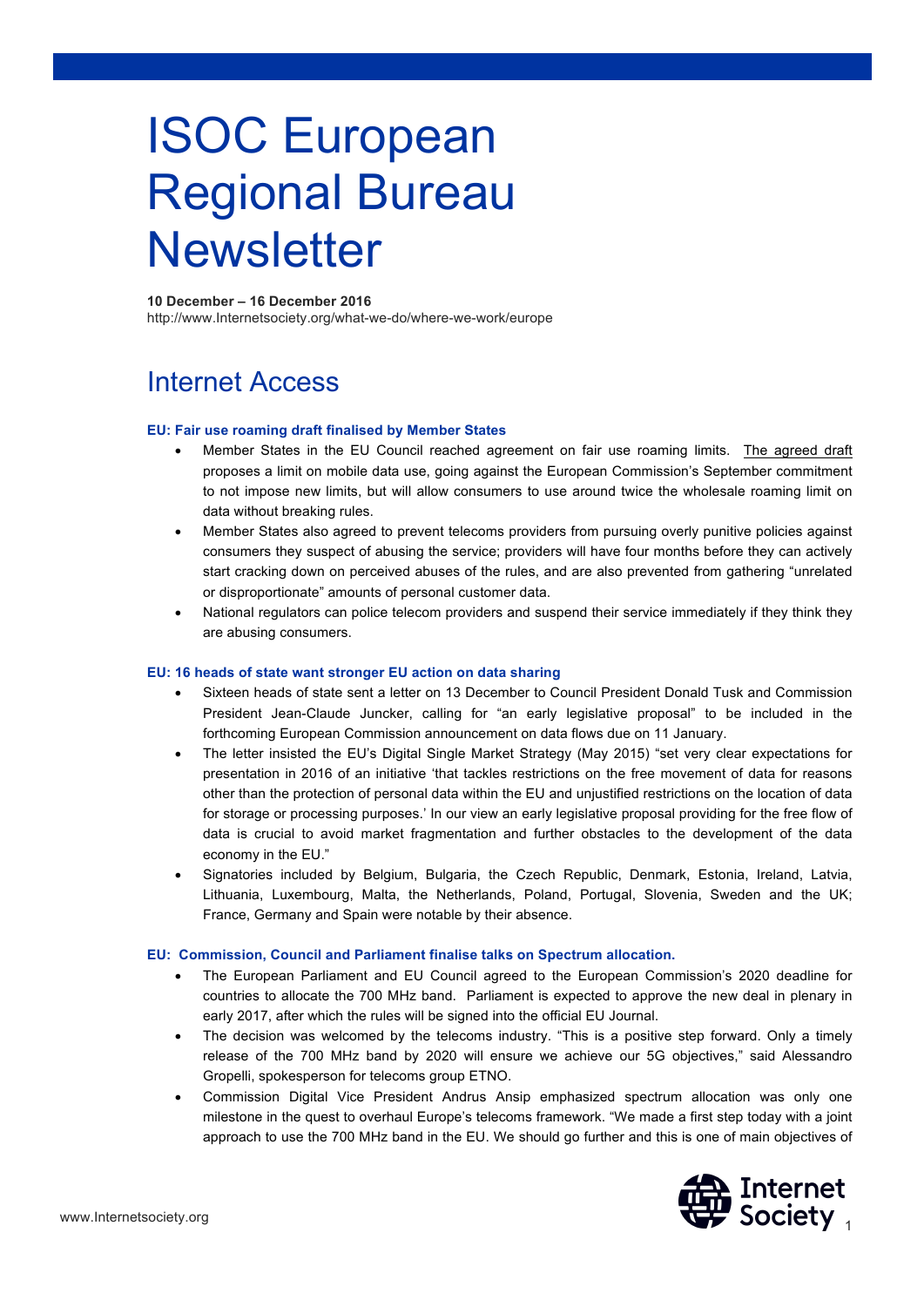our new Electronic Communications Code and 5G action plan presented earlier this year. We should progress as swiftly on these initiatives which are essential to have first-class connectivity in the digital single market," he said.

#### **UK: Report criticises 4G coverage**

- A report by the UK's National Infrastructure Commission was criticall of the UK's 4G coverage, ranking it  $54<sup>th</sup>$  in the world – up to five times behind 4G coverage in the US and Japan.
- Lord Adonis, who chaired the Commission's report, called for a the creation of a new dedicated cabinet Ministerial post in the Cabinet responsible for delivering the UK's digital future to ensure 5G connectivity is competitive with the rest of the world.

# **Trust**

# **EU: EU security agency: Encryption-weakening laws require cost analysis**

- ENISA, the European Union's security agency, offered an opinion recommending European lawmakers avoid new rules making it easier for law enforcers to decrypt online messages by using backdoor technology unless there is a clear benefit for users.
- The opinion stated that using technology to circumvent locks on private communications such as WhatsApp conversations - could damage citizens' trust in digital services.

# **EU: MEPs want end to deadlock on data flows in trade negotiations**

- Four MEPs are expected to send a letter to European Commission President Jean-Claude Juncker urging "the European Commission to put forward its position on cross-border data flows in trade negotiations" and notes that "the EU's domestic and international initiatives are two sides of the same coin. To restore consumers' trust and to provide legal certainty to businesses, the EU must be consistent in its approach at both levels."
- The letter's signatories including former Commissoner Viviane Reding (EPP, LU); Jan Philipp Albrecht (Greens, DE) lead data protection MEP; Bernd Lange (S&D, DE), chair of the Committee on International Trade; and Marietje Schaake (ALDE, NL) note that trade deals will have to be approved by the European Parliament once negotiated.

#### **EU: Draft Commission proposals leaked**

- A draft of the forthcoming e-Privacy regulation was leaked on 12 December, closely followed by a leak of a draft Communication on data flows.
- The former paper considers all end-user e-communications as confidential; companies will be required to inform end-users of planned use of data; their rights and options; and obtain user consent before it is accessed and processed; interception will only be allowed under very limited security-based restrictions.
- In comparison, the second paper was a Communication containing no legislative measures. While underlining the Commisison's commitment to enabling data flows, it merely states an intention to undertake public consultation as a first step.
- The final drafts are expected to be adopted on 11 January.

#### **EU: Congressman Sensenbrenner meets Commissioners Ansip and Jourova in Brussels**

- Jim Sensenbrenner warned that the first annual review of the data transfer agreement EU-U.S. Privacy Shield will have to be handled with care and that disclosed that President-elect Donald Trump is likely to remove PPD-28, a unilateral action imposed by outgoing President Obama that underpinned the privacy shield.
- The review of the EU-U.S. Shield is scheduled to proceed in Spring 2017 but for negotiators to move forward, the key decision-maker in Trump's cabinet will need to be appointed.

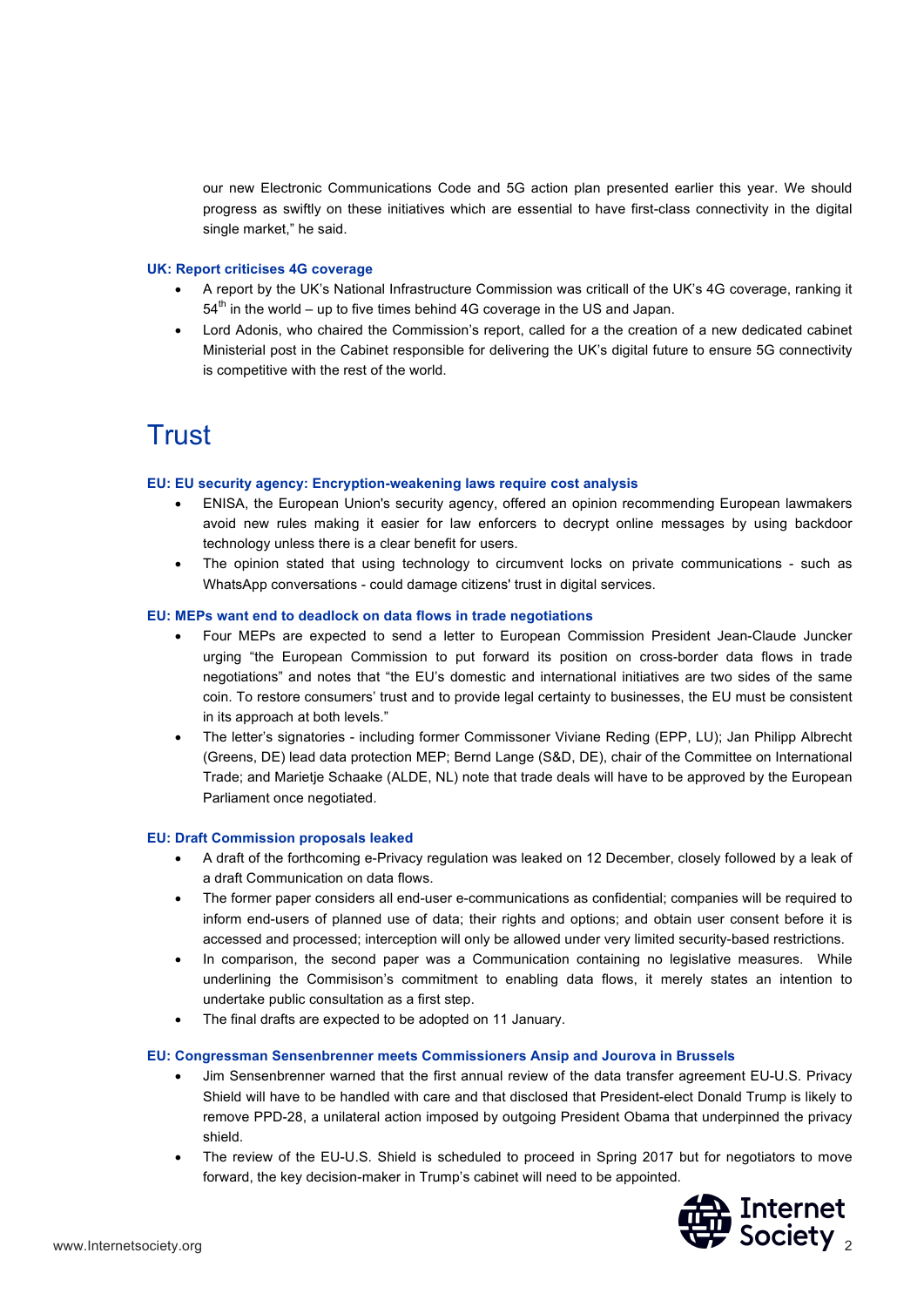- Sensenbrenner also warned of the possibilities of Russian-backed cyberattacks on forthcoming elections in France, Germany, Italy and the Netherlands.
- Sensenbrenner is recognised as one of the key architects of the USA Patriot Act of 2001, as well as the USA Freedom Act that curbed some of the intelligence agencies' bulk surveillance powers.

# **EU: The Article 29 Working Party Opinion on European Commission amendments released**

- The Article 29 Working Party (WP29) has made available its Opinion 04/2016 on European Commission amendments proposals related to the powers of Data Protection Authorities in Standard Contractual Clauses and adequacy decisions, which it adopted on 31 October.
- The WP29 noted its regret that the European Commission only partially addressed the Court decision by focusing on the implementation of the reasoning related to the annulment of article 3 of the Decision 2000/520/EC and by not addressing the arguments in relation to the annulment of its article 1.
- The Working Party also held a 2-day plenary session to adopt guidelines on how to implement the EU's new privacy law, the General Data Protection Regulation.
- The right to **data portability** was introduced by the GDPR and entitles an individual to transmit any personal data given through consent to another automated processing "in an electronic format which is commonly used" (Art 18); **Data Protection Officers** have been prescribed only for limited cases, for example if companies "process sensitive data on a large scale or collect information on many consumers" (Art 35).
- GDPR entered into force on 25 May 2016, but will only apply on 25 May 2018; Member States are obliged to implement the new provisions by the latter date.

# **EU: Europe wary of 'fake news' from Russia**

• Rolf Mützenich, the German Social Democrats' foreign affairs spokesman, told the Kölner Stadt Anzeiger newspaper Monday that Germany should be prepared for 'fake stories from Russia', the latest example of growing EU fears over Russian interference in elections and the trend of 'fake stories' affecting social media, which his has led German politicians to push for more action to stop the spread of fake news, including potentially holding websites accountable for quickly deleting posts

#### **Netherlands: Parliament debates bill allowing police to hack devices through software vulnerabilities**

- A draft Bill proposes to enable law enforcement agencies to access software by taking "backdoors" during investigations.
- The Bill also includes a series of new powers involving infiltrating networks and IT systems to fend off botnet attacks or storing information to fight serious crimes; however, a proposal to force criminals to hand over encryption keys has been scrapped because it violates a suspect's legal protections against self-incrimination.
- Privacy activists Bits of Freedom are campaigning against the bill, which is expected to be voted on next week.

#### **UK: TalkTalk hacker, 19, pleads guilty at the Old Bailey**

- Daniel Kelley, from Carmarthenshire, pleaded guilty to illegally obtaining personal data belonging to nearly 157,000 customers from TalkTalk in October 2015; the Judge warned Kelley to expect imprisonment.
- Email addresses and bank details were taken after the firm's website was breached, an incident that TalkTalk later said had cost it £42m. In October 2016, the Information Commissioner's Office imposed a record fine of £400,000 on TalkTalk for poor website security.
- A total of six people, all aged under 21, have been arrested as part of the police investigation into the matter.
- Elsewhere, Europol arrested 34 and interviewed 101 suspects, mostly under the age of 20, in a largescale strike on networks buying and selling distributed denial-of-service software this week.